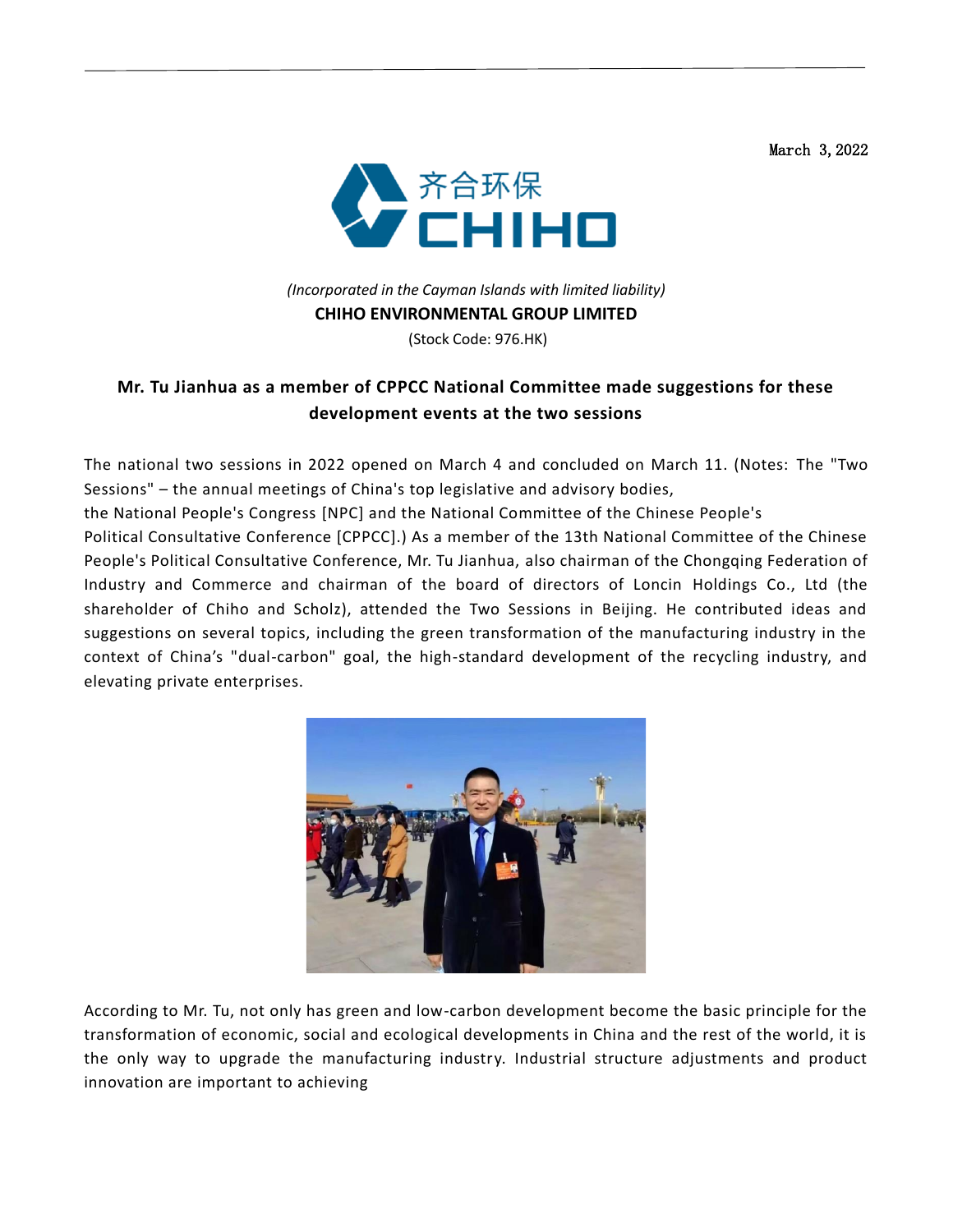carbon emission reductions. Through years of practice and observation, Mr. Tu has submitted several proposals covering the expansion of the new energy motorcycle industry, the development of the recycling and dismantling of end-of-life vehicles, and the implementation of efficient recycling and the comprehensive utilization of waste lithium-ion batteries. The following is an excerpt of his proposals about the recycling industry:

## **Proposal on the expansion of recycling and dismantling end-of-life vehicles**

Mr. Tu pointed out that China's car ownership reached 302 million units in 2021, with a year-on-year increase of 8.16%. At present in China, large-scale dismantling businesses have higher environmental protection costs, which results in meager profits, and many SMEs do not have well-crafted business models and high-quality dismantling technology. As the current scrapped vehicle recycling system is not mature and there is not much motivation to return retired vehicles via formal channels, the industry has seen a low overall profitability, inadequate motivation for technological innovation, inadequate business models, and a shortage of leading enterprises.

In recent years, with the successive introduction of policies, Mr. Tu is expectant on the standardized development of the end-of-life vehicle recycling industry. He suggested that for the recycling sector, the government could establish legal procedures to guide car owners to deregister and discard their retired vehicles. Meanwhile, it could also strengthen supervision and support law-abiding enterprises to upgrade their equipment, innovate technologies, and increase profitability. In addition, Mr. Tu advocated industry cooperation with the aim of forming a closed-loop production model for the entire automotive industry chain and establishing a digital service platform. He also suggested improving tax policies to ensure the profitability of the industry chain, giving tax incentives in the early stages to cultivate leading enterprises, and identifying tax collection methods that can actually deduct the cost of recycling enterprises.

## **Proposal on the recycling of EV batteries**

Mr. Tu pointed out that China's ownership of new energy vehicles reached 7.84 million by the end of 2021, ranking the highest globally. However, there are still many uncertainties in China's waste battery recycling channels, the safe dismantling of batteries, the environmental protection process, utilization, product quality and recovery technology methods. It is crucial to establish a more standardized system and a stronger national engineering research center to ensure the healthy development of the industry. Mr. Tu suggested the government could enact more supportive and compulsory laws and regulations, improve the waste battery recycling system, explore new business models such as "Internet plus recycling", and further strengthen the construction of

battery traceability platforms. He also suggested introducing policies to encourage battery manufacturers either by themselves or in cooperation with others to establish comprehensive